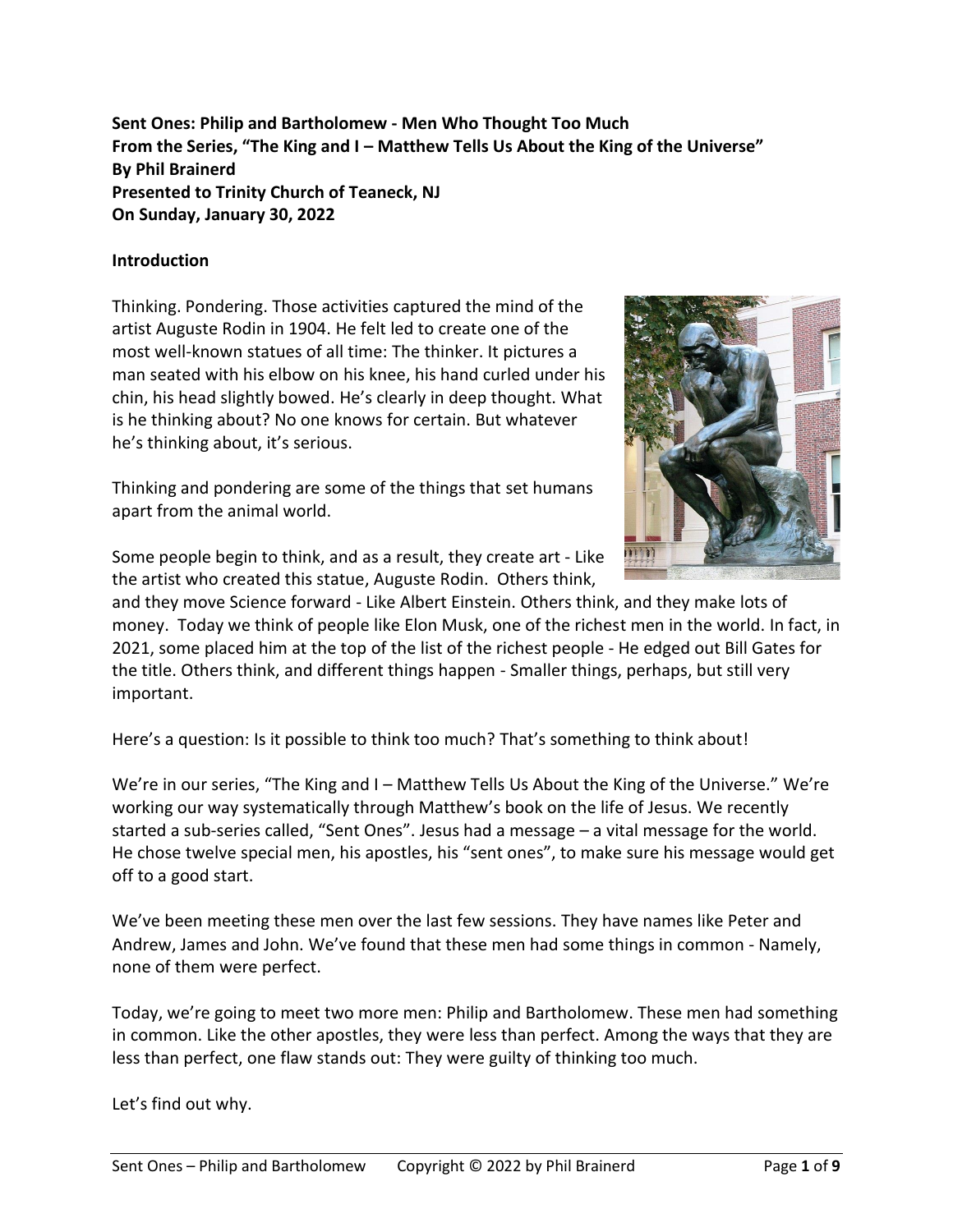#### **I. Philip**

We'll look first at Philip. Philip is interesting because he is one of two apostles who does not have a Jewish name. He is named after King Philip the second of Macedon. Today, few people have heard about king Philip of Macedon. He lived three centuries before the time of Jesus. However, 2,000 years ago, back in the days of Jesus, there was reason to remember him. The name, "Philip" means "lover of horses", but that doesn't really describe the man. King Philip inherited a small, backwards country with a weak and undisciplined army. He molded that army into a formidable force. He did such a good job with his army that he was able to conquer the surrounding territories, eventually taking most of Greece. Upon his death, he handed a united and strong country, and a powerful military force to his son Alexander. Alexander then went on to conquer a major portion of the known world of his day.

Without King Philip, nobody would have ever heard of his son: Alexander the Great.

We don't know how much Philip the Apostle's parents knew about King Philip. They lived in a day when Israel had been conquered, first by the Greeks, and then by the Romans. When one country conquers another, the people who have been conquered have some choices. They can choose to admit defeat and begin to take on attributes of the people who conquered them. That's called assimilation.

Or, you can choose to resist. You can hang on to the qualities that make you and your culture unique. That can involve open fighting. Or it can be more subtle. It can be a stubborn refusal to let go of your culture.

Understand that this is all relative. If you're proud of your culture, as the Greeks and Romans were, you want other people to assimilate. Assimilation is not always a bad thing - It depends on who the dominant culture is.

If you're a Hebrew in the days of Jesus, and you've been conquered, you want to hang on to your religion and your culture. People who don't resist, in the minds of resistors, are not "assimilating". They're "selling out". They're "collaborators." Neither of those are nice titles.

Apparently, the parents of Philip fell into the assimilation group. In their minds, they wanted to show some respect for Greek culture by assimilating on some level. They did this by choosing a Greek name for their son.

Why would they do this? One of the qualities of Greek culture is their Philosophy. The Greeks had people like Socrates and Plato - Considered to be great thinkers. Maybe Philip's parents admired that? Maybe they wanted Philip to be a great thinker.

Whatever the intent of his parents though, Philip did not follow. We don't know what he knew about Greek philosophy. But we do know what he knew about the Hebrew faith.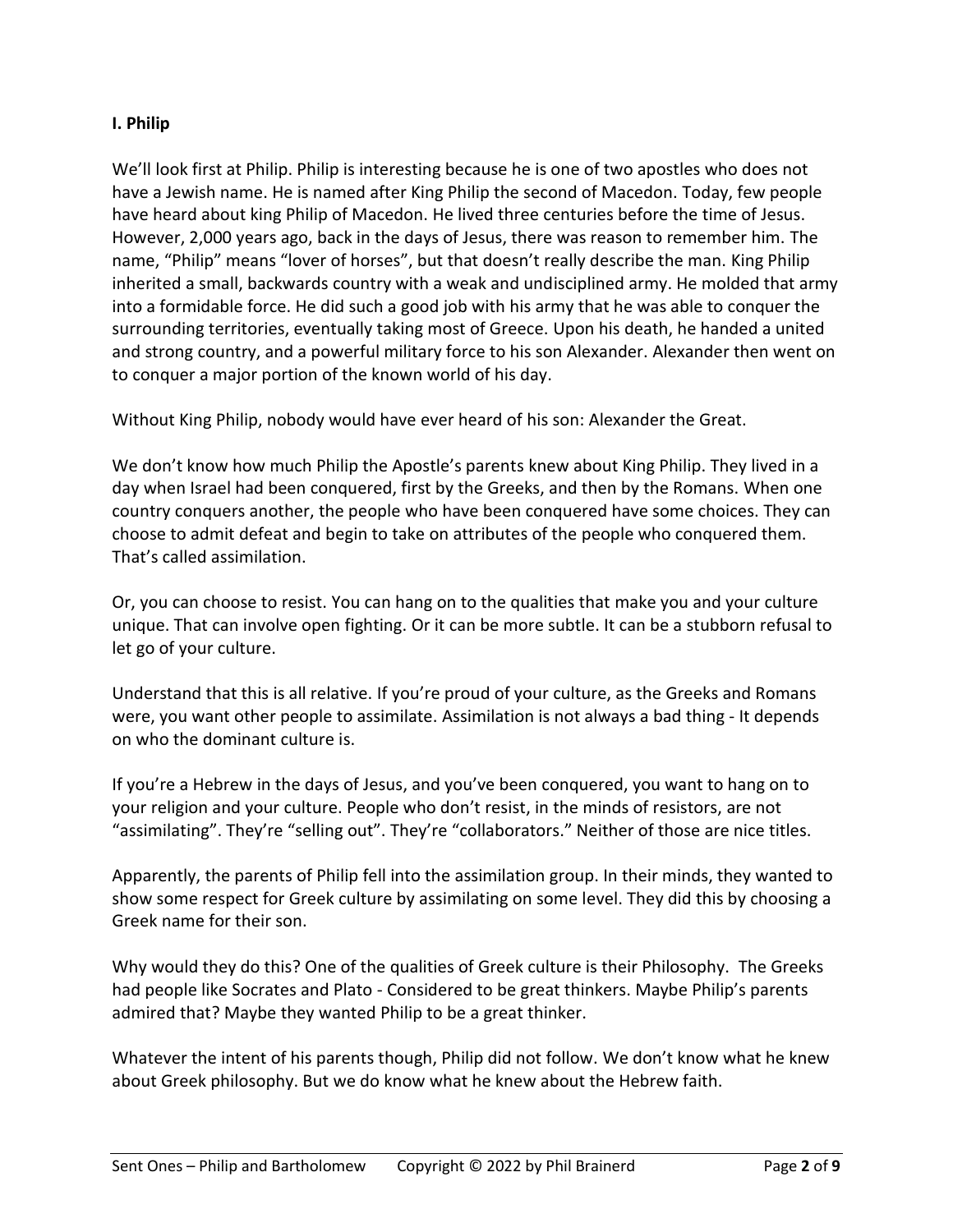## Let's read:

43 The next day Jesus decided to leave for Galilee. Finding Philip, he said to him, "Follow me." 44 Philip, like Andrew and Peter, was from the town of Bethsaida. 45 Philip found Nathanael and told him, "We have found the one Moses wrote about in the Law, and about whom the prophets also wrote—Jesus of Nazareth, the son of Joseph." (John 1:43-45)

We can see here that Jesus looked at Philip and saw something special. In spite of Philip's Greek name, Jesus extends a call for Philip to follow him. This is not a call to be an apostle yet - This is a call to discipleship. But it was heavy-duty discipleship. This was a call to physically follow Jesus wherever Jesus chose to go.

Jesus is not Socrates. Jesus is not Plato. Who is Jesus? Philip knows. He's "…the one Moses wrote about in the Law, and about whom the prophets also wrote." So, Philip knew who Jesus was - Jesus was the Messiah. That's whom Moses wrote about and whom the prophets also wrote.

How did Philip know that? Did he know that because he studied Greek philosophy? No. He knew that because he was a student of the Hebrew Scriptures. He studied the Hebrew Scriptures because he was looking for something. He was looking for the fulfillment of his faith: The Hebrew faith. Finding the fulfillment of his faith was a big part of Philip's life. This was not a young man who sold out and collaborated with the Greeks. He was a dedicated follower of his faith - In spite of the intentions of his parents.

And it wasn't just that he studied. When Jesus called him, he followed. And he did more than follow. After he discovered Jesus, he went immediately and found his best friend - A man named Nathanael. Nathanael is also known by the name, "Bartholomew". We'll learn more about him in a little bit.

Let's stop for a minute. We've said that the apostles all shared a common quality: They were all less than perfect. That's not to say that they lacked any good qualities. In the case of Philip, he was a faithful Jew. He looked for the Messiah. He studied the Scriptures. It may be that he even rebelled against his parents, who tended towards assimilation into Greek culture. And when he found the Messiah, when he found the fulfillment of his faith, He immediately followed - He immediately accepted the invitation to spend time with Jesus. And he immediately shared what he found with someone who was special to him.

We've been asking a question in this series, so let's ask again. How important is Jesus to you? Is he so important that you spend considerable time learning about him? Is he so important that you would drop anything to spend time with him? Is he so important that you can't help but share him with others?

Many of the people reading this value Jesus. And they have shared Jesus with their loved ones.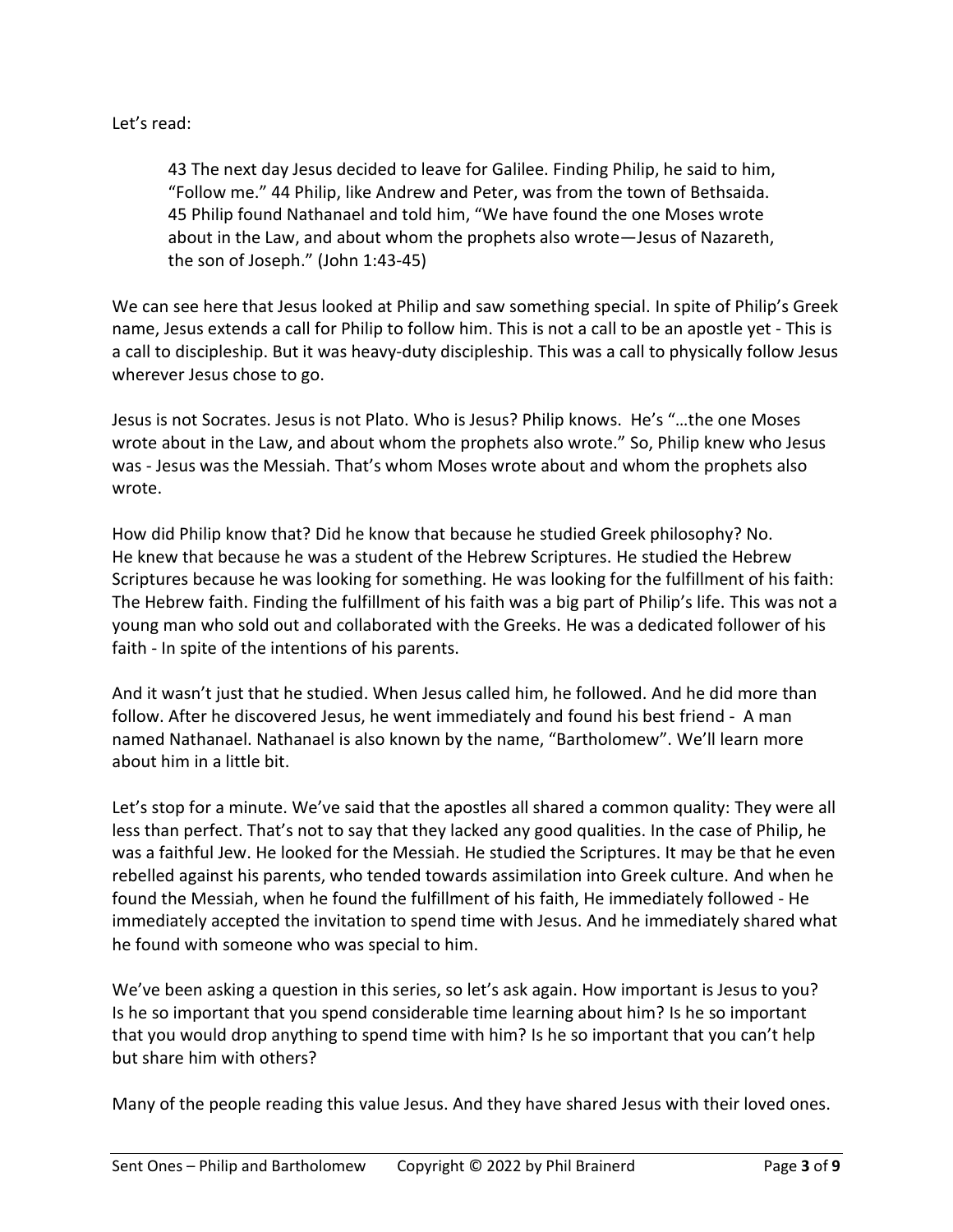Sometimes, this results in loved ones accepting Jesus. Sometimes, sadly, loved ones don't respond right away. We'll be talking about that in coming sessions.

But there are those people who once highly valued Jesus, only to find later in life that Jesus has gone down in value. Other things have crept in the push Jesus down on their list of priorities. Do you know what to do if you fall into that group? Ask Jesus to help you! If Jesus has fallen down the list of important things in your life because some sin has entered in, ask Jesus to forgive you. He will!

Let's all ask Jesus to help us to be like Philip was when he first met Jesus - Someone who puts Jesus first.

Let's learn more about the Apostle Philip. Because Philip put Jesus first, his Greek name was actually useful at certain points. Let's read about that:

20 Now there were some Greeks among those who went up to worship at the festival. 21 They came to Philip, who was from Bethsaida in Galilee, with a request. "Sir," they said, "we would like to see Jesus." 22 Philip went to tell Andrew; Andrew and Philip in turn told Jesus. (John 12:20-21)

Here, we have some Greeks who happened into the crowd. The fact that they were referred to as "Greeks" meant that they were God-fearing gentiles - So much so that they wanted to join in worship of the one true God. They heard about Jesus, so they stopped in. After listening, they wanted to meet him. However, Jesus was a Jewish rabbi. Perhaps their ancestry might be an issue? So, they notice that one of the leaders of the group had a Greek name. Guess what? They went straight to him.

Now, there was another Apostle who also had a Greek name. That was Andrew. "Andrew" is based on the Greek name "Andreos". We didn't spend time on that when we discussed Andrew. Recall that Andrew and Peter were brothers. It looks like their parents might have split their bets when they named their children. To one child, Peter, they gave a very Hebrew name: Shimon, which we call "Simon." To the other, they gave a very Greek name: "Andreos".

We'll talk more about these names and why we pronounce them in different ways in a future session. For now, let's say that the parents of these men may have had a weak faith. They catered to Greek culture when they should have been faithful to their Hebrew ancestry. However, God used it for good. When people came from Greece, it looks like they were drawn to men with Greek names. And that helped these men to meet Jesus.

There's an important principle here: *None of us are limited by the decisions of our parents.* That's important. We should all honor our parents, but our parents are human. If they make bad decisions, it need not limit us. In fact, God can use mistakes for his glory.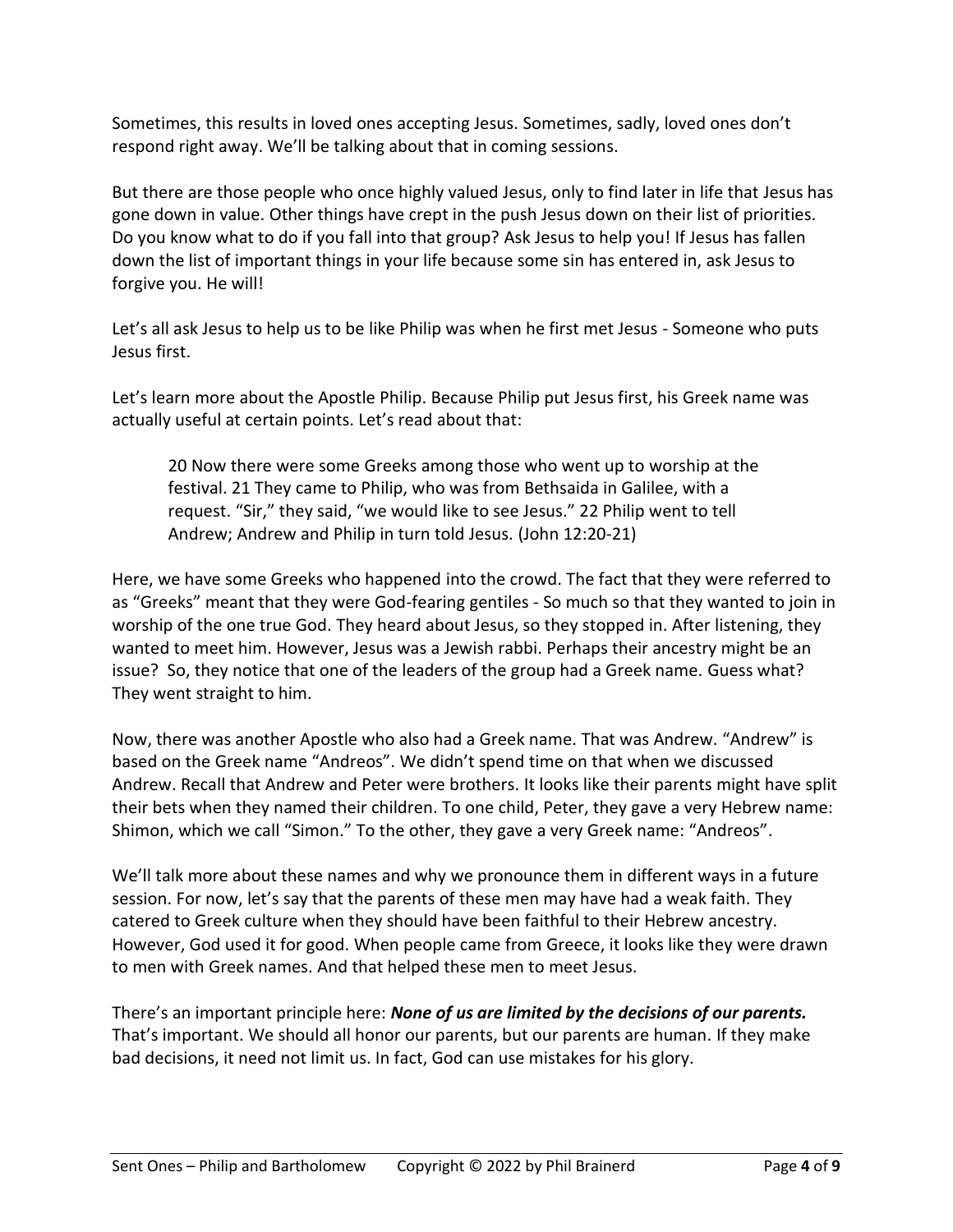As we said, Philip did have a problem. His parents may have wanted him to be a thinker like the Greek philosophers. It looks like he did pick up the thinking part. Let's read.

5 When Jesus looked up and saw a great crowd coming toward him, he said to Philip, "Where shall we buy bread for these people to eat?" 6 He asked this only to test him, for he already had in mind what he was going to do. 7 Philip answered him, "It would take more than half a year's wages to buy enough bread for each one to have a bite!" (John 6:5-7)

This story describes one of the times that Jesus fed thousands of people with only a few loaves and fish. He sees a big crowd coming. For some reason, he decides to turn to Philip. He could have turned to anyone. He could have turned to the whole group of disciples. But, he chooses Philip.

Philip has seen Jesus perform miracles. He has seen him calm a storm on the sea of Galilee. Philip saw Jesus turn water in wine - Enough wine for a big crowd. Knowing this, Jesus puts Philip to the test. He says, "Hey Phil – That's a lot of people. How are we going to feed them." Here's what Philip might have done. He might have said, "Well, Jesus – I saw you turn water into wine." "Surely you turn some things around here into food?"

Sadly, no. Philip starts to do what? Think. He starts to run the numbers. He estimates the crowd. He estimates the cost of food. He has an idea of what's in the money box. After he runs all the numbers he comes to the following conclusion: "We can't even give these people a snack!"

So, Philip has a problem: He thinks too much. Now, it's not a problem that he thinks. It's not so much a problem that he thinks a lot. It's just that faith had no place in his calculations. And that's a shame. Fortunately, Jesus used this as an opportunity to show Philip a better way to think.

Again, let's stop. Could God do that with us? Can God teach us to include faith in our plans?

- Faith in his power.
- Faith in his unlimited resources.
- Faith in his desire to provide for us and protect us.
- Faith in his desire to equip us to serve him.

The answer: Of course, he can! Let's pray that God will help us with our faith. Let's pray that God will teach us to include faith in our plans.

Even after all this, Philip continued to have a problem with insufficient thinking. Let's read about that: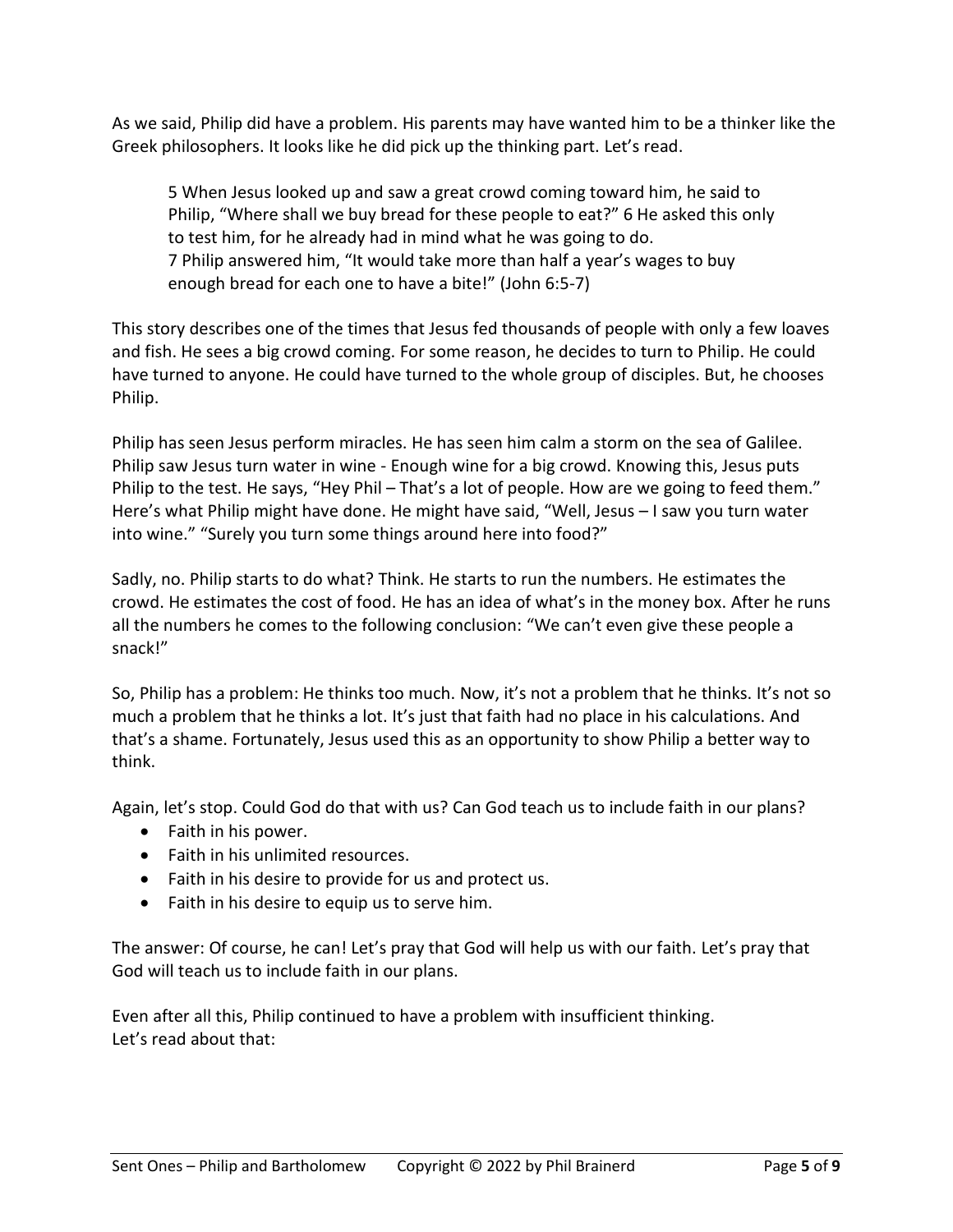8 Philip said, "Lord, show us the Father and that will be enough for us." 9 Jesus answered: "Don't you know me, Philip, even after I have been among you such a long time? Anyone who has seen me has seen the Father. How can you say, 'Show us the Father'? (John 14:8-9)

Picture this: Philip is a man who spent considerable time searching the Scriptures so that he could find the Messiah. The reason a person would look for the Messiah is that they're looking for God. The Messiah appeared and called Philip to follow. Philip and the other disciples have followed Jesus for a time period measured in years. He's heard Jesus teach. He's seen Jesus show great miracles. He's had personal access to Jesus. And yet, he still hasn't figured out who Jesus is. *Jesus is God visiting the face of the earth.*

So, Philip makes what appears to be a sincere and innocent request. He's spent his life wanting to see God. So, he asks Jesus to show him the Father. How does Jesus respond? Jesus has to correct Philip in front of the whole crowd. When you've seen Jesus, you've seen the Father. They're one.

It seems there is a limit to what thinking alone can achieve. All the facts in the world, even facts about God, can't help you to reach God on your own. At some point, you must open your heart to God's Holy Spirit. Philip failed to do this. Once again, Philip failed to see the obvious.

So, Philip was a man whose parents intended him to be a thinker. Their intention may have been for him to think in the way the Greeks thought. Fortunately, God moved in Philip's heart. Because of that, Philip eventually learned to include faith in his plans.

After Jesus went into heaven, Philip went out into the world sharing the gospel. One day, he offended powerful people. So, he was martyred for his faith. His faith was so great that he was willing to go to his death to share the message of the gospel.

Thinking, with God's help and faith, produces great things.

Let's move on to the next person in our story.

## **II. Bartholomew**

Let's learn now about Bartholomew. We don't know much about Bartholomew. He's also called Nathanael. It may be that Nathanael is his first name, and Bartholomew is his last. Bartholomew in the original language means, "Son of Talmai". Talmai means, "Plow man". So, this man comes from a family of farmers.

We don't normally think of farmers as thinkers, but Bartholomew (a.k.a. Nathanael) was one. We just read that Jesus called Philip. And Philip went straight to Bartholomew. Let's see how that worked out by continuing on in that passage: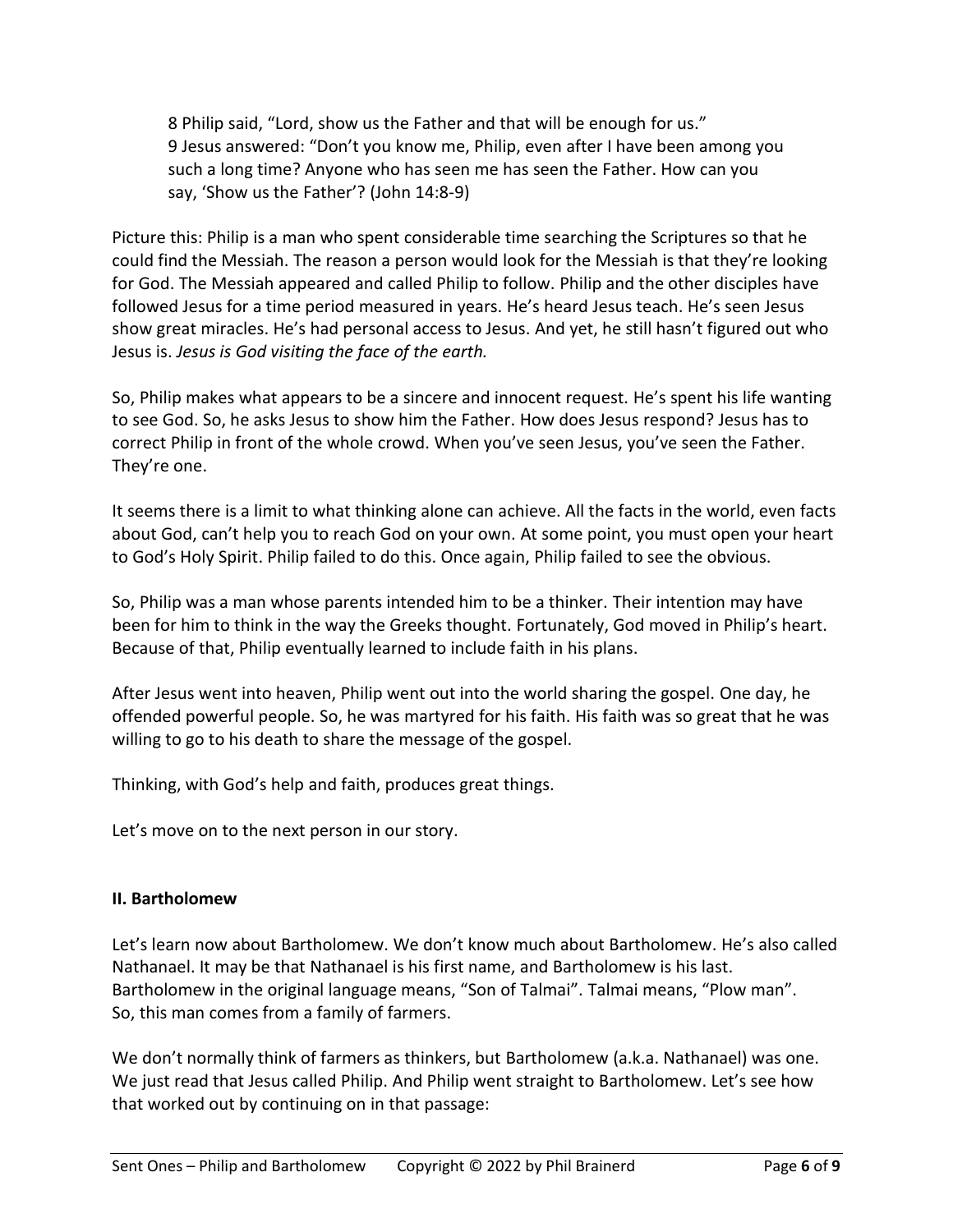45 Philip found Nathanael and told him, "We have found the one Moses wrote about in the Law, and about whom the prophets also wrote—Jesus of Nazareth, the son of Joseph." 46 "Nazareth! Can anything good come from there?" Nathanael asked. "Come and see," said Philip. 47 When Jesus saw Nathanael approaching, he said of him, "Here truly is an Israelite in whom there is no deceit." 48 "How do you know me?" Nathanael asked. Jesus answered, "I saw you while you were still under the fig tree before Philip called you." 49 Then Nathanael declared, "Rabbi, you are the Son of God; you are the king of Israel." 50 Jesus said, "You believe because I told you I saw you under the fig tree. You will see greater things than that." 51 He then added, "Very truly I tell you, you will see 'heaven open, and the angels of God ascending and descending' on the Son of Man." (John 1:45-50)

What a story! Let's break this apart. Philip, as we said, went and found his friend. His friend is skeptical. More on that in a minute. Even though he's skeptical, Nathanael (let's use the name that appears here) agrees to meet Jesus. Jesus, as it turns out, is no ordinary man. He knows all kinds of things about Nathanael.

He knows that Nathanael is a very sincere person: "...an Israelite in whom there is no deceit." How could Jesus know that? That's what Nathanael wants to know. "How do you know me?", Nathanael asked. Jesus answered, "I saw you while you were still under the fig tree…" Why would this man be sitting under a fig tree? He's from a farming family – why would he not be in the field working?

Here's why: Fig trees produce shade. They also produce privacy. You can go there and not be seen easily by others. It's the kind of place you would go if you wanted to do some thinking. It's quiet. It's peaceful. It's private. Only someone who knows you well, someone like a close friend, would know where to find you if you were in seclusion under a fig tree.

Jesus saw Nathanael thinking under that fig tree. And that said something to Nathanael. It said that Jesus was all-seeing - And only God is all-seeing. Nathanael recognized that. That made him go from skeptic to believer in an instant. He said, "Rabbi, you are the Son of God; you are the king of Israel."

That would be a perfectly good place to stop, but Jesus is not content to leave things there. He goes deeper. He says, "You think that's good?" Jesus told Nathanael that he would see angels ascending and descending on the Son of Man.

There is a story in the book of Genesis about Jacob, one of the patriarchs of the Hebrew faith. While he was travelling through the wilderness, he was given a vision of angels ascending into heaven and coming back. Some say that Nathanael may have been reflecting on that story. Jesus is saying, "Not only did I see you, I knew exactly what you were thinking about."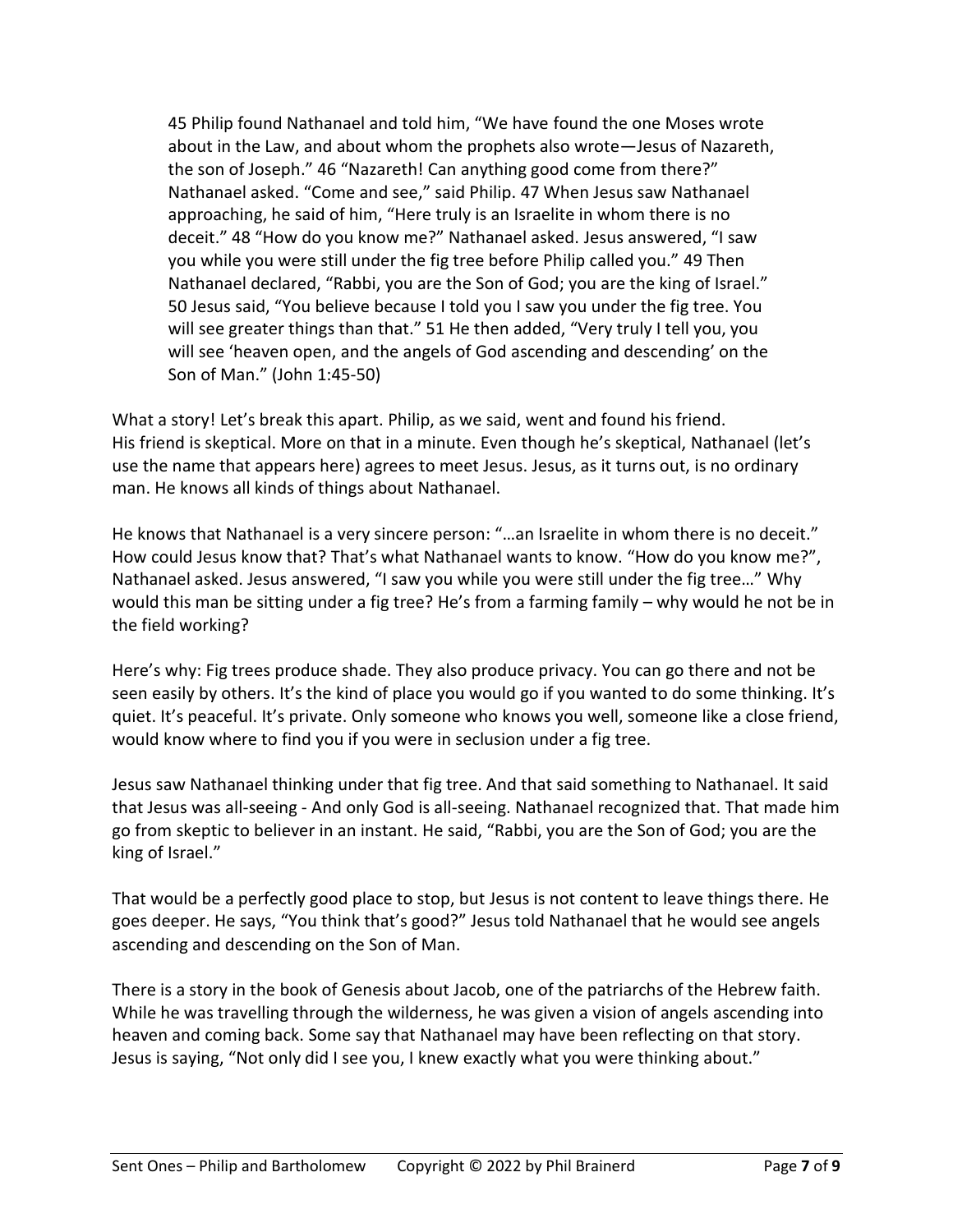So, Nathanael was a thinker. He thought about the Scriptures. That enabled him to recognize the Son of God when they met. But Nathanael's thinking was not always perfect. If we look back earlier in the story, we see Philip inviting his friend to meet Jesus. Jesus of Nazareth. Look at how Nathanael responds:

"Nazareth! Can anything good come from there?" (John 1:46)

It seems Nathanael had a problem: He was a bigot. He didn't like Nazareth, or the people who lived there. Why not? We don't know! That's an interesting part of bigotry. Often times, people have reasons for looking down on others, But if you go back years later and try to find why, most people have forgotten.

We'll talk more about this topic at a later time, but for now, let's learn a lesson.

# *Being the best thinker is no good if you start off with bad assumptions.*

What is a good way to defeat bigotry? Let people meet the people they hate. Spend time together. Fortunately, when Nathanael met Jesus of Nazareth, he was changed by the facts of who Jesus was.

Let's pull this all together.

## **Conclusion**

In this session, we've met two more of the "sent ones": Philip and Bartholomew, also known as Nathanael. Both had a problem, they were thinkers, but something was wrong with the way they thought.

Philip couldn't include faith in his thoughts, and that led him off path on several occasions.

Bartholomew was a thinker, but some of his thinking was based on bad assumptions, which made him a bigot. Fortunately, God replaced his bad assumptions with better ones.

Can God teach us to include faith in our plans and in our thoughts? Sure. That's what he did with Philip.

Can God teach people to replace bad assumptions about others with better ones? Yes! That's what he did with Bartholomew.

And God can teach us those things, as well. Let's pray and ask God's help as we grow in our faith. Let's ask God to approach people with love, not bigotry.

Let's ask God to help us as we learn more about his apostles, his "Sent ones."